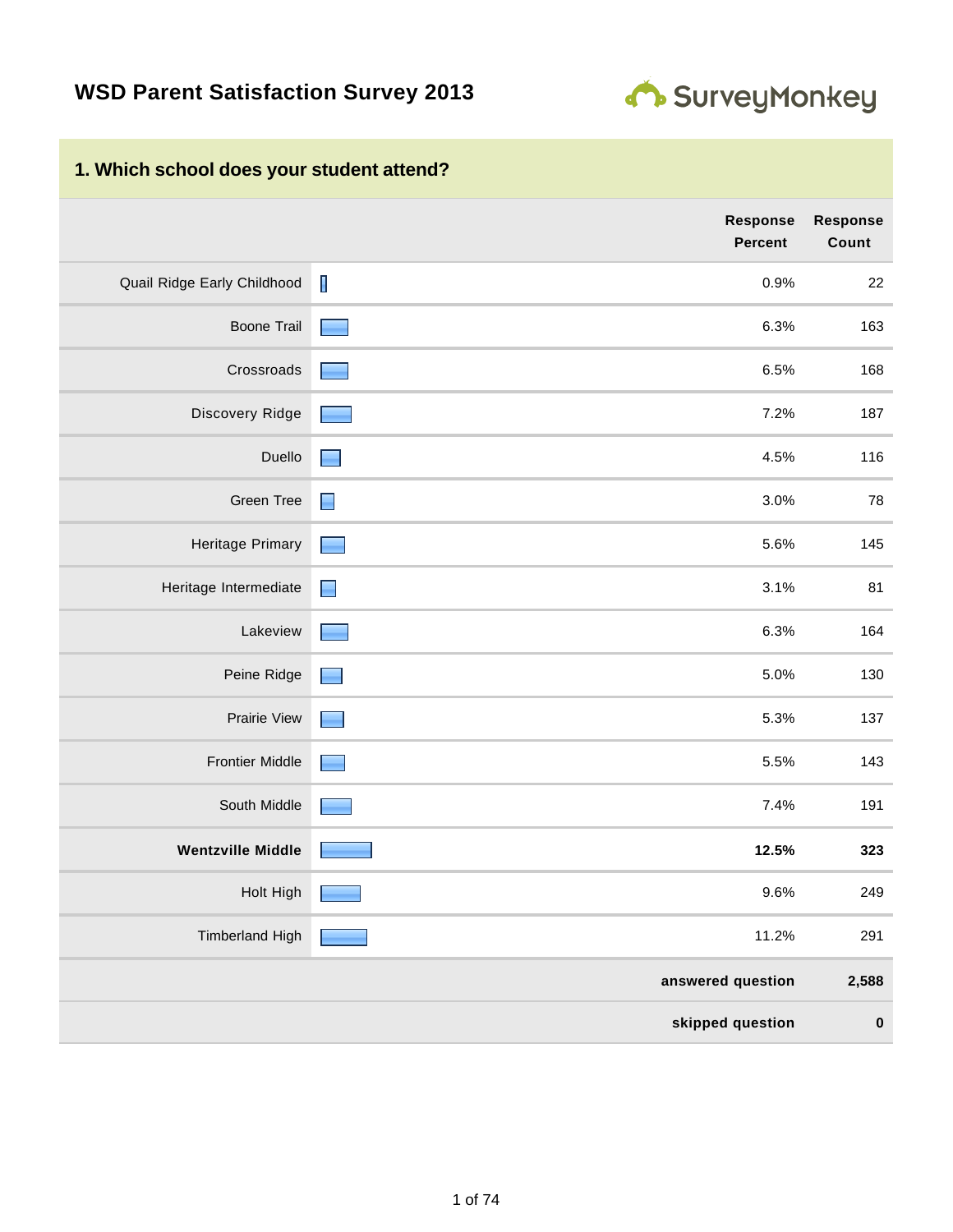### **2. Instruction:**

|                                                                                     | <b>Strongly</b><br>Agree | Agree       | <b>Not Sure</b> | <b>Disagree</b> | <b>Strongly</b><br><b>Disagree</b> | Rating<br>Count |
|-------------------------------------------------------------------------------------|--------------------------|-------------|-----------------|-----------------|------------------------------------|-----------------|
| I feel my student's teacher cares<br>about my student's success.                    | 48.8%<br>(1,039)         | 36.0% (767) | 7.4% (158)      | 5.7% (122)      | $2.1\%$ (45)                       | 2,131           |
| I feel my student's teacher has<br>high expectations for learning<br>achievement.   | 46.8% (994)              | 38.2% (813) | $9.0\%$ (191)   | 4.2% (89)       | 1.8% (39)                          | 2,126           |
| I am satisfied with the<br>amount/difficulty of homework my<br>student is assigned. | 33.3% (706)              | 44.0% (934) | 8.8% (187)      | 11.1% (235)     | $2.9\%$ (61)                       | 2,123           |
| Technology is used effectively to<br>enhance my child's learning.                   | 35.4% (752)              | 41.2% (876) | 15.0% (318)     | $6.2\%$ (131)   | $2.4\%$ (50)                       | 2,127           |
| I know the teacher will call me if<br>my student has a problem in class.            | 41.3% (880)              | 24.3% (517) | 17.6% (376)     | 10.2% (217)     | 6.6% (141)                         | 2,131           |
| I am satisfied with the instruction at<br>my school.                                | 40.7% (866)              | 39.8% (847) | 9.7% (207)      | 7.0% (148)      | 2.7% (58)                          | 2,126           |
| I would recommend this school to<br>other parents.                                  | 48.6%<br>(1,034)         | 34.8% (740) | 9.6% (204)      | $3.6\%$ (77)    | $3.3\%$ (71)                       | 2,126           |
|                                                                                     |                          |             |                 |                 | answered question                  | 2,135           |
|                                                                                     |                          |             |                 |                 | skipped question                   | 453             |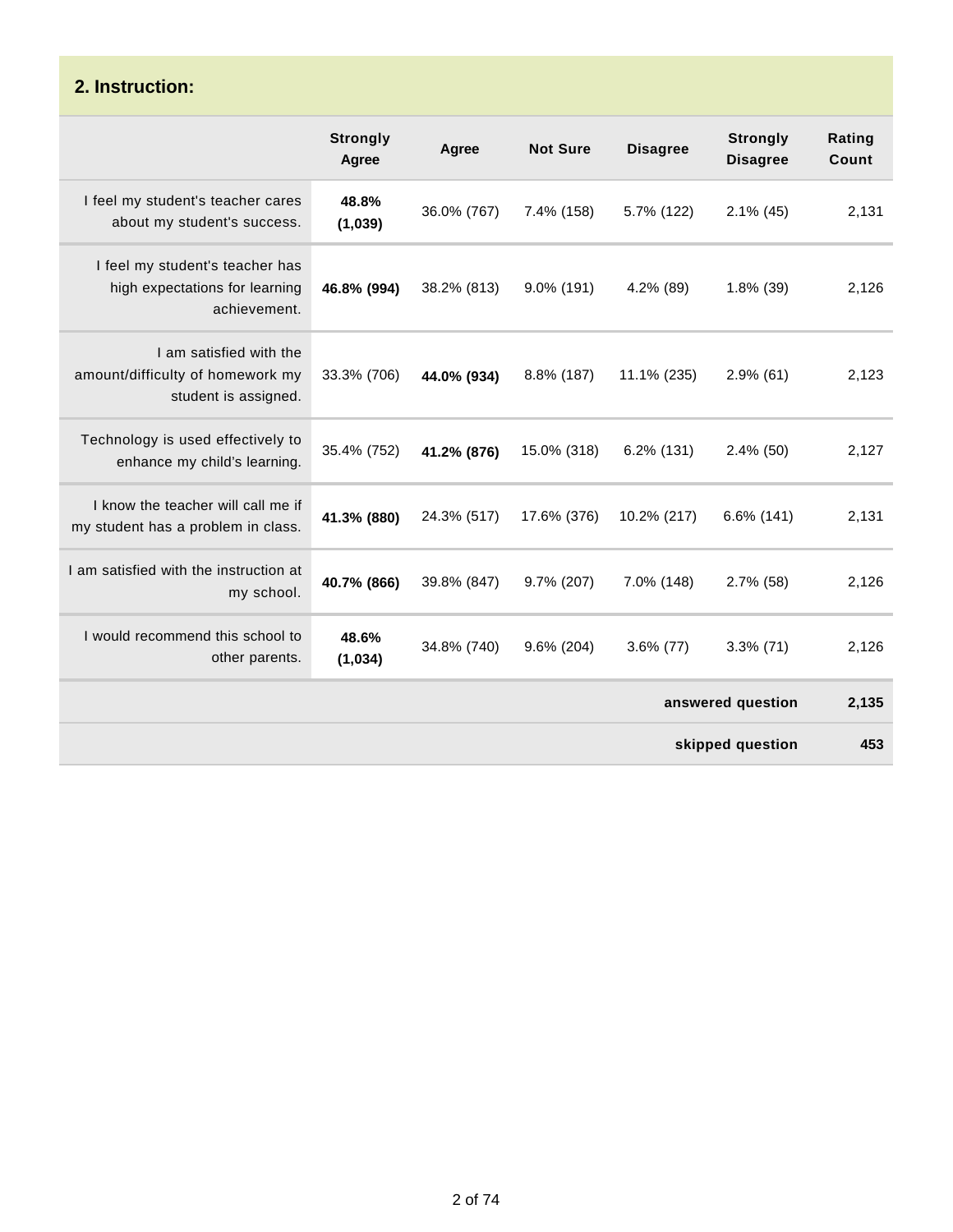# **3. School Safety, Discipline and Character**

|                                                                                                  | <b>Strongly</b><br>Agree | Agree       | <b>Not Sure</b> | <b>Disagree</b> | <b>Strongly</b><br><b>Disagree</b> | Rating<br>Count |
|--------------------------------------------------------------------------------------------------|--------------------------|-------------|-----------------|-----------------|------------------------------------|-----------------|
| The school maintains high<br>standards for behavior.                                             | 43.2% (921)              | 41.1% (876) | 7.7% (164)      | 5.6% (120)      | $2.3\%$ (49)                       | 2,130           |
| Students are well behaved and<br>respectful at my school.                                        | 31.3% (664)              | 42.6% (903) | 15.9% (336)     | 7.6% (161)      | $2.6\%$ (55)                       | 2,119           |
| I feel that character education has<br>had a positive influence on the<br>school and my student. | 37.8% (803)              | 34.9% (742) | 18.6% (395)     | $6.1\%$ (130)   | $2.5\%$ (54)                       | 2,124           |
| I feel my child is safe at my<br>school.                                                         | 39.7% (842)              | 46.8% (993) | 8.0% (169)      | $3.4\%$ (72)    | $2.2\%$ (47)                       | 2,123           |
| I feel that my student's discipline<br>issues are handled fairly.                                | 37.6% (794)              | 41.3% (871) | 14.2% (299)     | 4.5% (95)       | $2.4\%$ (50)                       | 2,109           |
| Bullying has been a problem for my<br>student at school.                                         | 8.7% (183)               | 15.1% (319) | 14.4% (305)     | 36.0% (760)     | 25.9% (547)                        | 2,114           |
| My student's teacher maintains<br>discipline without being overly<br>harsh or rigid.             | 36.2% (768)              | 37.9% (804) | 17.2% (364)     | 5.6% (119)      | $3.2\%$ (67)                       | 2,122           |
|                                                                                                  |                          |             |                 |                 | answered question                  | 2,132           |
|                                                                                                  |                          |             |                 |                 | skipped question                   | 456             |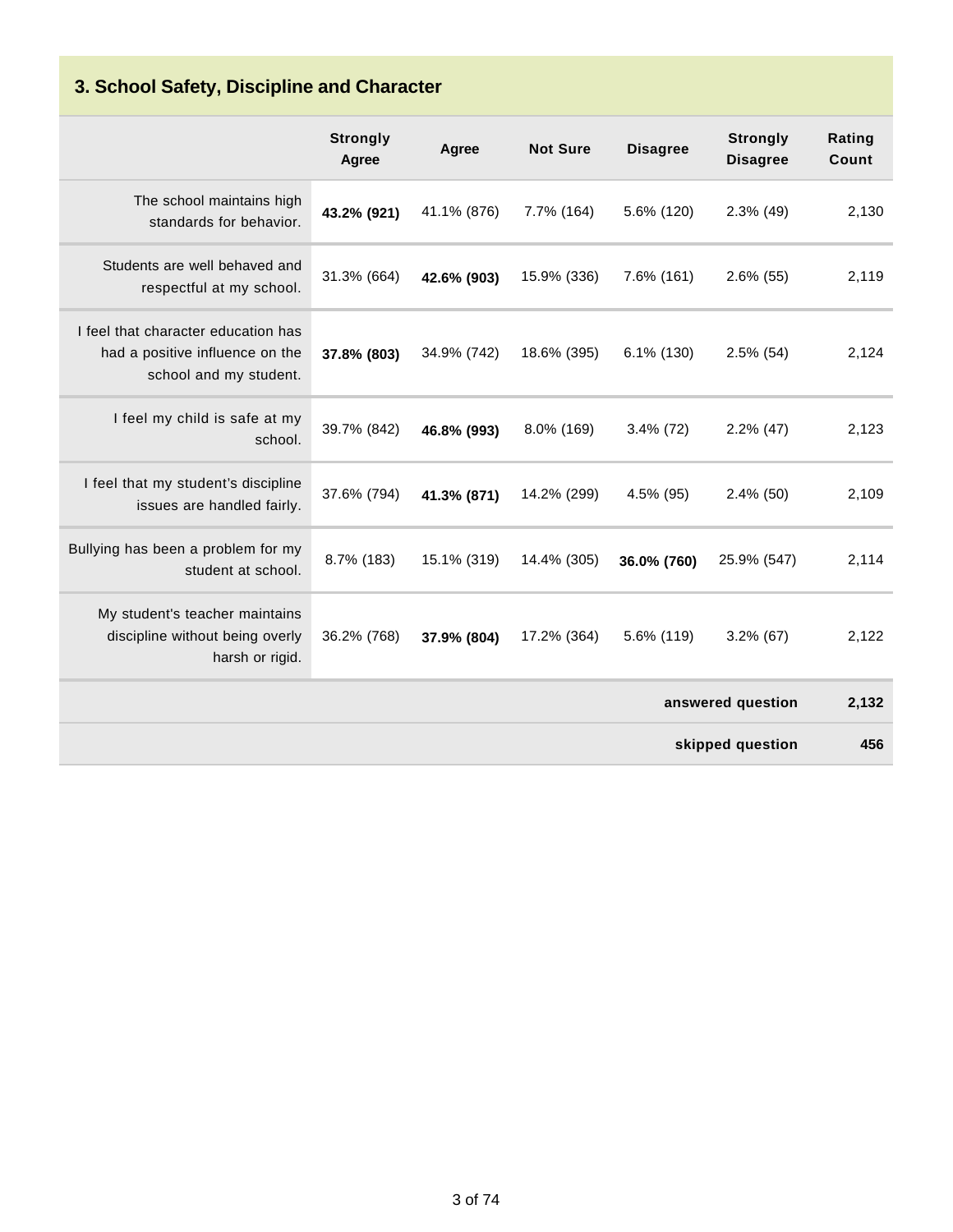### **4. School Culture**

|                                                                                                                         | <b>Strongly</b><br>Agree | Agree       | <b>Not Sure</b> | <b>Disagree</b> | <b>Strongly</b><br><b>Disagree</b> | Rating<br>Count |
|-------------------------------------------------------------------------------------------------------------------------|--------------------------|-------------|-----------------|-----------------|------------------------------------|-----------------|
| I feel welcome and respected at<br>my school.                                                                           | 43.2% (892)              | 43.3% (893) | 6.6% (136)      | $4.4\%$ (91)    | $2.5\%$ (52)                       | 2,064           |
| My school has a positive learning<br>environment.                                                                       | 44.8% (923)              | 43.4% (894) | 6.8% (141)      | $3.1\%$ (64)    | $1.8\%$ (37)                       | 2,059           |
| School personnel are respectful,<br>receptive and responsive to input<br>from students and parents.                     | 39.8% (817)              | 41.8% (859) | 8.6% (177)      | 6.9% (142)      | $2.9\%$ (60)                       | 2,055           |
| The school building and grounds are<br>kept in good repair.                                                             | 45.3% (932)              | 46.9% (965) | $2.9\%$ (60)    | $3.6\%$ (75)    | $1.3\%$ (27)                       | 2,059           |
| There is an atmosphere of open<br>communication at my school.                                                           | 40.1% (824)              | 39.9% (819) | 10.1% (208)     | 6.8% (139)      | $3.1\%$ (63)                       | 2,053           |
| I am satisfied with the number and<br>variety of after school activities<br>(clubs and sports) offered at my<br>school. | 32.4% (666)              | 41.7% (856) | 13.2% (270)     | 9.5% (195)      | $3.2\%$ (66)                       | 2,053           |
|                                                                                                                         |                          |             |                 |                 | answered question                  | 2,065           |
|                                                                                                                         |                          |             |                 |                 | skipped question                   | 523             |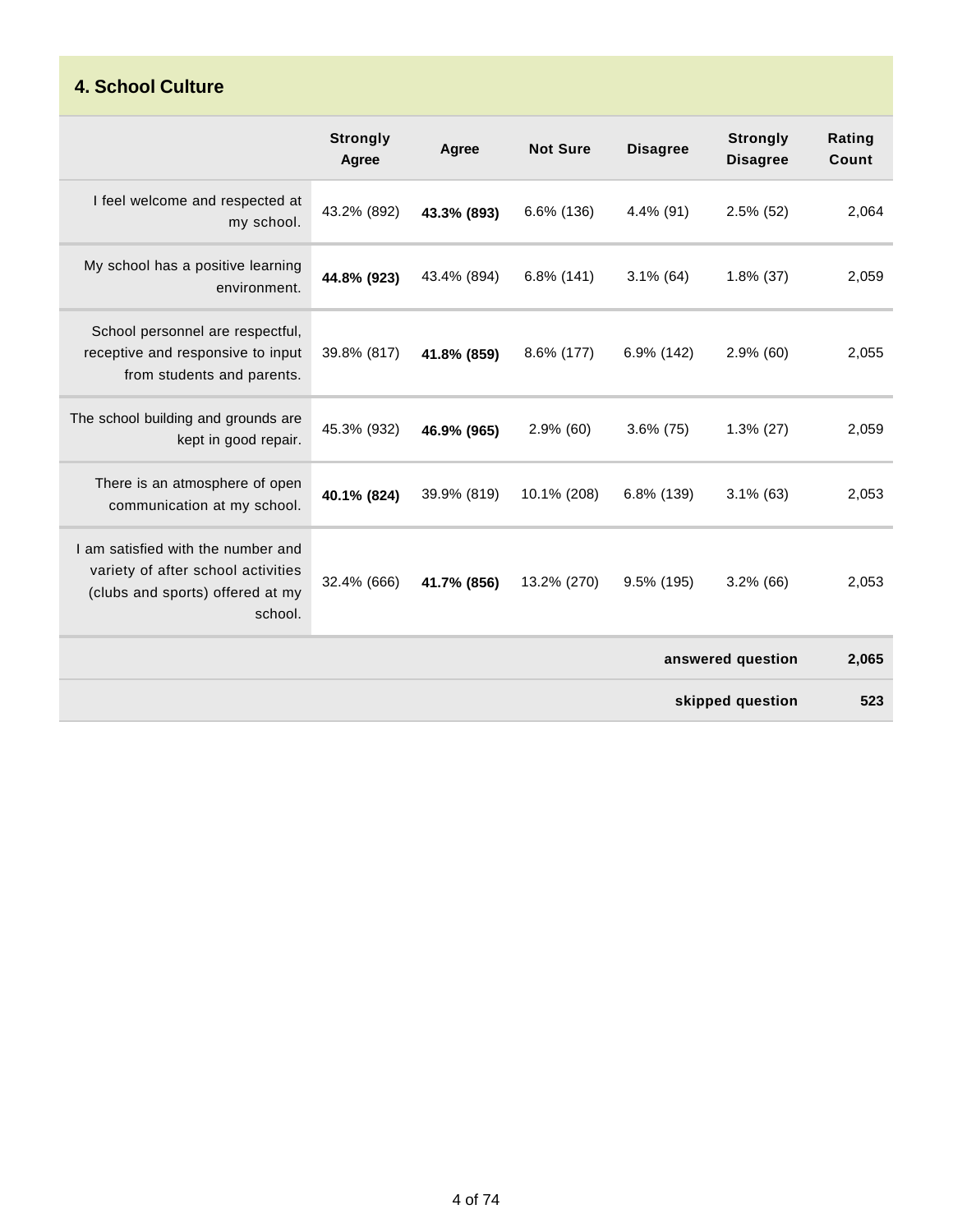#### **5. Administration: Strongly Agree Agree Not Sure Disagree Strongly Disagree Rating Count** I feel District and building administrators care about students and help provide a positive learning environment. 38.8% (800) **43.9% (905)** 10.0% (207) 4.3% (88) 2.9% (60) 2,060 The principal has a visible presence and is accessible to me when needed. **50.1% (1,032)** 33.1% (682) 10.3% (212) 3.6% (75) 2.8% (58) 2,059 I trust the principal to make decisions that are in the best interest of students. **47.7% (979)** 36.1% (742) 9.3% (190) 3.5% (72) 3.5% (71) 2,054 Administrators respond to my calls in a timely manner. **39.0% (796)** 36.0% (736) 17.6% (359) 4.0% (82) 3.4% (70) 2,043 The principal welcomes comments and suggestions, and is responsive to the concerns of parents and the community. **43.9% (901)** 31.4% (644) 16.7% (342) 4.4% (91) 3.6% (74) 2,052 **answered question 2,062 skipped question 526**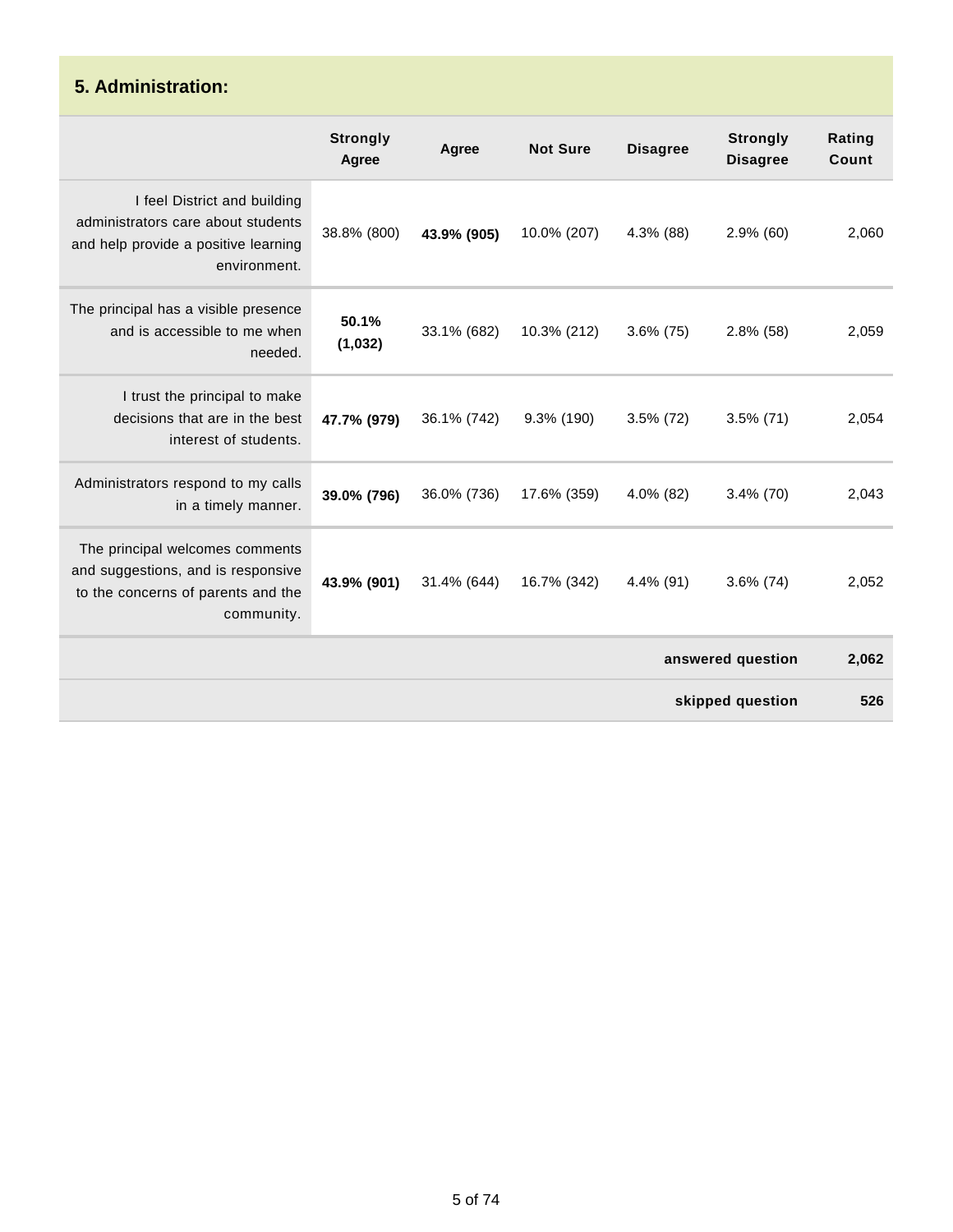### **6. Communication:**

|                                                                                                                                | <b>Strongly</b><br>Agree | Agree       | <b>Not Sure</b> | <b>Disagree</b> | <b>Strongly</b><br><b>Disagree</b> | Rating<br>Count |
|--------------------------------------------------------------------------------------------------------------------------------|--------------------------|-------------|-----------------|-----------------|------------------------------------|-----------------|
| My school keeps me well-informed<br>of school activities through<br>newsletters, email, eblast, and the<br>parent portal, etc. | 54.9%<br>(1,099)         | 39.4% (789) | $1.4\%$ (28)    | 2.9% (59)       | $1.4\%$ (28)                       | 2,003           |
| I feel my student's teacher keeps<br>me well-informed of my student's<br>academic performance.                                 | 42.5% (852)              | 36.3% (727) | 5.3% (107)      | 11.0% (221)     | 4.8% (97)                          | 2,004           |
| My student's teacher keeps me<br>well-informed of classroom<br>activities.                                                     | 42.2% (845)              | 36.8% (737) | $6.5\%$ (131)   | 10.3% (206)     | 4.1% (83)                          | 2,002           |
| I feel the front office staff<br>communicates effectively with<br>courtesy and a positive attitude.                            | 46.3% (927)              | 41.2% (825) | 5.3% (107)      | 4.2% (84)       | 2.9% (58)                          | 2,001           |
| I am comfortable raising an issue<br>or concern with a teacher.                                                                | 47.7% (954)              | 40.1% (802) | 4.5% (90)       | 5.3% (105)      | $2.4\%$ (47)                       | 1,998           |
| I am comfortable discussing an<br>issue or concern with the principal.                                                         | 46.0% (918)              | 37.7% (751) | 9.2% (184)      | 4.3% (86)       | $2.8\%$ (55)                       | 1,994           |
| There are opportunities for me to<br>get involved in school-wide<br>decisions.                                                 | 30.3% (605)              | 36.6% (731) | 24.1% (481)     | 5.7% (114)      | $3.3\%$ (66)                       | 1,997           |
|                                                                                                                                |                          |             |                 |                 | answered question                  | 2,005           |
|                                                                                                                                |                          |             |                 |                 | skipped question                   | 583             |